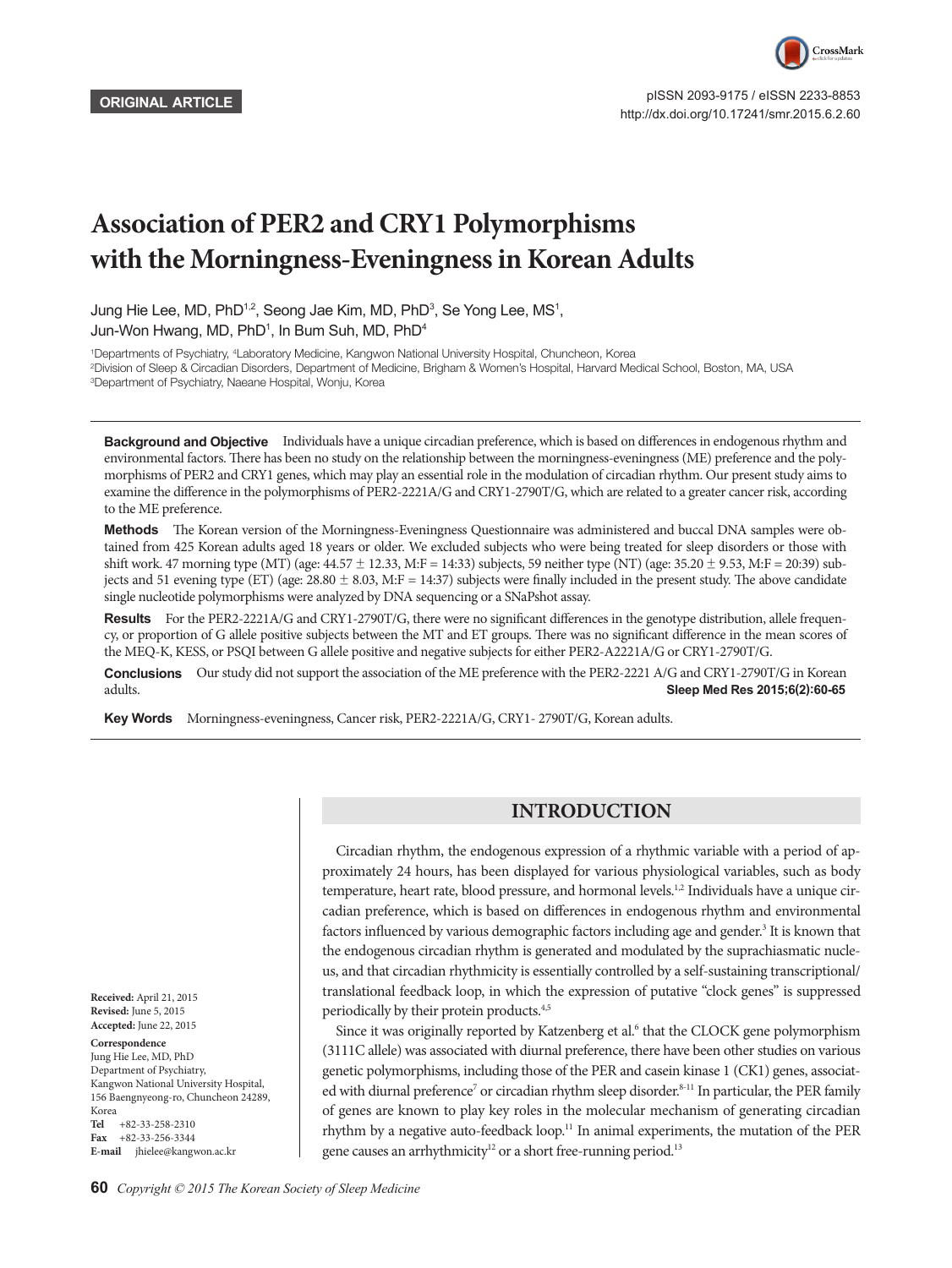PER2, of the PER family of genes, is considered to play a critical role in behavioral rhythmicity.<sup>12</sup> Toh et al.,<sup>10</sup> reported that the PER2 polymorphism at the CK1 binding loci was associated with familial advanced sleep phase syndrome (FASPS). This result suggests that the PER2 polymorphism is an essential factor in advanced sleep phase syndrome (ASPS), which has the characteristic of the shortening of the circadian period (tau).<sup>10</sup>

Previous studies have reported the association of the PER3 polymorphism with morningness-eveningness (ME) preference,<sup>11,14</sup> as well as delayed sleep phase syndrome (DSPS),<sup>14</sup> however, there has been no study on the relationship of the PER2 polymorphism with ME preference. In particular, it has been reported that the PER2 gene induced apoptosis through the upregulation of tumor suppressor genes, and that the PER2 gene mutation (S662G) found in ASPS affected tumor occurrence in rats.15 When the CRY gene and the PER gene form a heterodimer, it plays an important role in the modulation of circadian rhythm,<sup>1</sup> influencing cell growth.<sup>1</sup> Recent studies have shown a relationship between the risk of breast cancer and the polymorphisms of various sleep-related genes in female night shift workers.15 The single nucleotide polymorphism (SNP) of the CRY1 G/T allele has also been linked to an increased risk of breast cancer in the general population.<sup>16</sup>

To date, there has been no study on the relationship between the ME preference and the polymorphisms of the PER2 and CRY1 genes, which have been hypothesized to play an essential role in the modulation of circadian rhythm. We hypothesized that each polymorphism of PER2-2221A/G and CRY1- 2790T/G would be associated with the ME preference in Korean adults. Our present study aims to examine the difference in the polymorphisms of PER2-2221A/G and CRY1-2790T/G according to the ME preference in the Korean adult population.

### **METHODS**

#### **Participants**

The present study was conducted on subjects aged 18 years or older who visited the Chuncheon National Museum or the Health Promotion Center at Kangwon National University Hospital and Hyosung Hospital in Korea between May 2010 and February 2012. The Korean version of the Morningness-Eveningness Questionnaire (MEQ-K),<sup>17</sup> the Korean version of the Epworth Sleepiness Scale (KESS),<sup>18</sup> and the Pittsburgh Sleep Quality Index (PSQI)<sup>19</sup> translated into Korean, were administered to 2011 subjects. Buccal DNA samples were obtained from 400 subjects, who agreed to donate a buccal swab for the genetic study. The study protocol was approved by the Institutional Review Board at Kangwon National University Hospital. Written informed consent was obtained from each enrolled patient. All procedures were carried out in accordance with the principles of the Declaration of Helsinki.

## **Procedures**

Standard scores on the MEQ were used to categorize subjects as morning type (MT), neither type (NT) or evening type (ET). The lower scores (16 to 41) indicated ET, the higher scores (59 to 86) indicated MT and a score of 42 to 58 indicated an NT.

Among the collected DNA samples ( $n = 400$ ), there were only 62 samples from ET subjects. We selected the same number of samples ( $n = 62$ ) from each of the MT and NT groups. 62 DNA samples were selected among the MT subjects in the order of highest MEQ-K scores, and 62 samples among the NT subjects according to an equal number before and after the median MEQ-K score of the NT group.

Two previously-reported SNPs, PER2 A2221G and CRY1 T2790G, which had not been associated with the ME type, were further pursued as candidate alleles for morning or evening preference, and were analyzed by DNA sequencing or a SNaPshot assay.

We excluded the subjects who were being treated for sleep disorders ( $n = 4$ ) or those with shift work ( $n = 8$ ). The data for 47 MT (age:  $44.57 \pm 12.33$ , M:F = 14:33) subjects, 59 NT (age: 35.20  $\pm$  9.53, M:F = 20:39) subjects, and 51 ET (age: 28.80  $\pm$ 8.03, M: $F = 14:37$ ) subjects, were included in the final gene analysis after discarding 2 failed data.

#### **Measures**

#### **DNA extraction and DNA sequencing process**

The DNA samples were obtained from the saliva by buccal smear and stored at -80°C. The buccal swab procedure was conducted according to the manufacturer's instructions. Primer pairs were designed from the sequences, and were amplified using polymerase chain reaction (PCR). PCR primers and conditions used for the amplification of potential SNPs are shown in Table 1. A Gene Amp PCR System 9700 (Applied Biosystems, Foster City, CA, USA) was used with an initial denaturation step of 95°C for 5 minutes, followed by 40 cycles of denaturation at 95°C for 15 seconds, annealing at 57°C or 48°C for 30 seconds, extension at 72°C for 30 seconds, and a final elongation step at 72°C for 3 minutes. Sequencing reactions were performed in both senses with a Big Dye Terminator v3.1 Cycle Sequencing kit (Applied Biosystems, Foster City, CA, USA), and the same primers were used for sequencing analysis. Sequence reactions were run on the ABI PRISM 3700 DNA Automatic Analyzer (Applied Biosystems, Foster City, CA, USA).

## **SNaPshot assay**

The genotyping was screened with a single base primer extension assay using the ABI PRISM SNaPShot Multiplex kit (ABI, Foster City, CA, USA) according to the manufacturer's recommendations. The PCR reactions were carried out as follows: 1 cycle at 95°C for 10 minutes, 35 cycles at 95°C for 30 seconds, 55°C for 1 minute, 72°C for 1 minute, followed by 1 cycle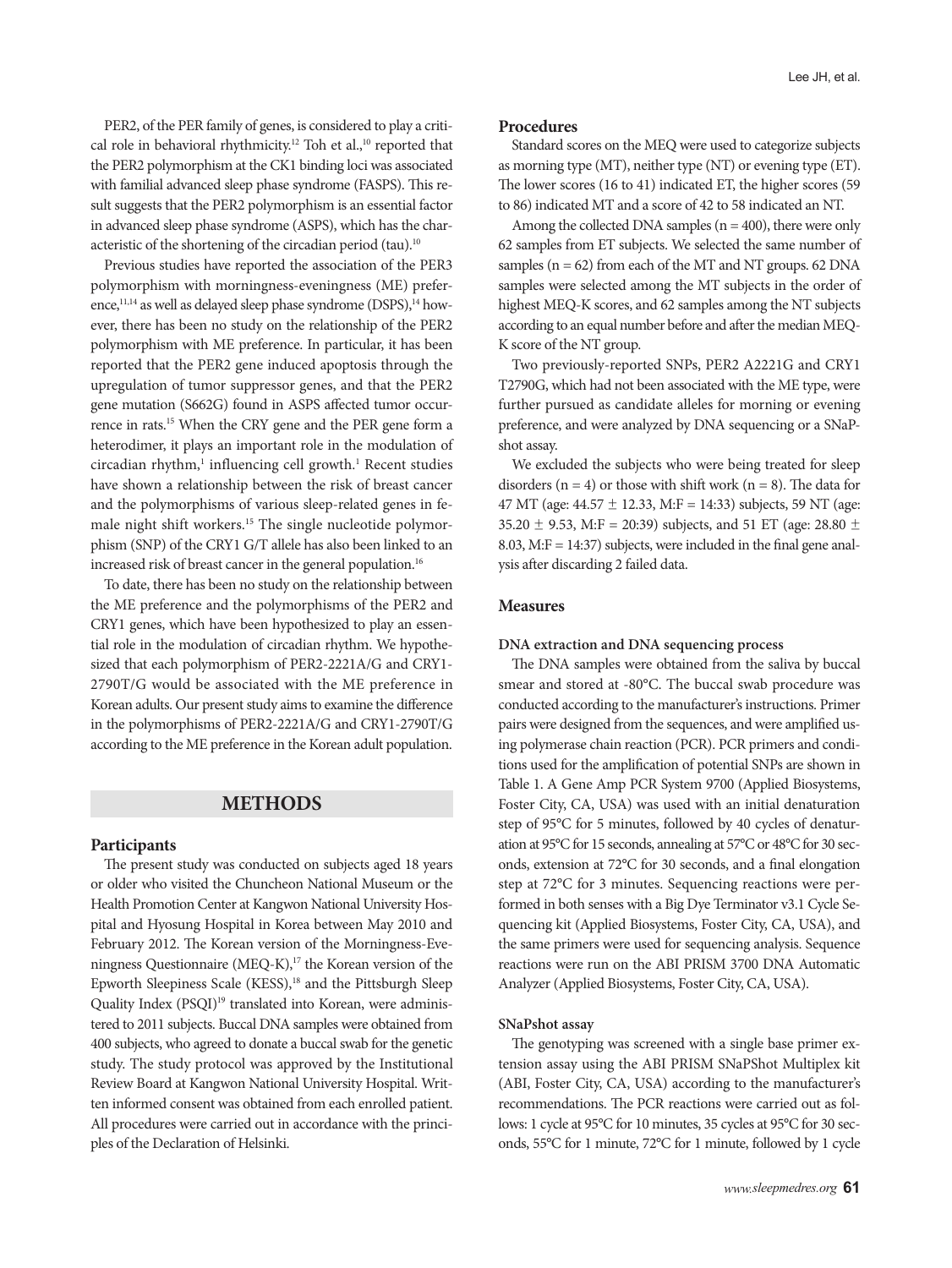| Gene (SNP)    | rs number   | Primer sequence |                            | Annealing temperature, time |
|---------------|-------------|-----------------|----------------------------|-----------------------------|
| PER2 (A2221G) | rs121908635 | Forward         | 5'-AGAGCATCTGTGGGATGG-3'   | $57^{\circ}$ C, 30 sec      |
|               |             | Reverse         | 5'-ACTCCACCCTGCATTTTAC-3'  |                             |
| CRY1 (T2790G) | rs1056560   | Forward         | 5'-TTTTCCCACTGACTTCAAAA-3' | $48^{\circ}$ C, 30 sec      |
|               |             | Reverse         | 5'-GGTCAATAAACACTCATCAC-3' |                             |

**Table 1.** PCR primers and conditions used for amplification of potential SNPs

PCR: polymerase chain reaction, SNP: single nucleotide polymorphism.

#### **Table 2.** Demographic data in the MT, NT and ET groups

|                              | Mean (SD) or ratio |               |               |              |          | Bonferroni                 |  |
|------------------------------|--------------------|---------------|---------------|--------------|----------|----------------------------|--|
|                              | Total $(n = 157)$  | $MT (n = 47)$ | $NT (n = 59)$ | $ET(n = 51)$ | p        |                            |  |
| Age (year) $**$              | 35.93 (11.77)      | 44.57 (12.33) | 35.20(9.53)   | 28.80 (8.03) | < 0.0001 | MT > NT > ET               |  |
| $M: F$ (% male) <sup>†</sup> | 48:109(30.6)       | 14:33 (29.8)  | 20:39(33.9)   | 14:37(27.5)  | 0.76     | $\overline{\phantom{a}}$   |  |
| Education (year) $*$         | 14.60(2.86)        | 13.60 (3.87)  | 15.14(2.38)   | 14.89 (1.94) | 0.02     | $MT < NT = ET$             |  |
| MEQ-K score***               | 49.76 (11.99)      | 64.77 (4.48)  | 49.88(1.13)   | 35.78 (4.25) | < 0.0001 | MT > NT > ET               |  |
| KESS score <sup>‡</sup>      | 8.40 (3.39)        | 7.34(3.37)    | 8.40(3.51)    | 9.37(3.02)   | 0.06     | $\overline{\phantom{a}}$   |  |
| PSQI score**                 | 5.48(2.86)         | 5.53(3.74)    | 4.85(2.08)    | 6.16(2.59)   | 0.05     | $NT < ET, MT = ET, T = NT$ |  |

 $np < 0.05$ . \*\*p < 0.01 (ANOVA,  $\tau \chi^2$  test,  $\frac{1}{2}$ ANCOVA controlling for Age).

MT: morning type, NT: neither type, ET: evening type, MEQ: Morningness-Eveningness Questionnaire, ESS: Epworth Sleepiness Scale, PSQI: Pittsburg Sleep Quality Index.

at 72°C for 10 minutes. After amplification, the amplified products were purified, and the primer extension reaction was carried out for 25 cycles at 96°C for 10 seconds, 50°C for 5 seconds, and 60°C for 30 seconds. The reaction products were analyzed by electrophoresis in an ABI Prism 3730xl DNA analyzer, and analysis was carried out using Gene Mapper (version 4.0; Applied Biosystems, Foster City, CA, USA).

## **Data Analysis**

Observed genotype frequencies were compared with the expected Hardy-Weinberg equilibrium values using the chi-square test.

Demographic variables and scores of the MEQ-K, KESS, and PSQI in the MT, NT, and ET groups were compared by ANOVA with post hoc contrasts when controlling for the effect of the covariate age.

The genotype distributions, allele frequencies, and proportion of subjects with a risk allele in the MT, NT, and ET groups were compared using the chi-square test. Post hoc contrasts were performed for each group compared with the other two combined groups, and the odds ratios of the risk allele frequency were obtained for an appropriate group.

All statistical analyses were performed with the SPSS software package (version 18.0, SPSS Inc., Chicago, IL, USA). Two-sided p values below 0.05 were considered statistically significant.

## **RESULTS**

Genotype frequencies of both PER2-2221A/G and CRY1-

**62** Sleep Med Res 2015;6(2):60-65

2790T/G did not deviate significantly from the Hardy-Weinberg equilibrium ( $χ² = 0.52$ , p = 0.77 for PER2;  $χ² = 0.01$ , p = 0.99 for CRY1).

There were significant differences in the means of age and education level between the MT, NT, and ET groups ( $p < 0.01$ ). When controlling for the effect of the covariate age, there were significant differences in the mean scores of the MEQ-K ( $p <$ 0.0001) and PSQI ( $p = 0.05$ ) between the MT, NT, and ET groups (Table 2).

For the PER2-2221A/G, there were significant differences in the genotype distribution, allele frequency, and proportion of G allele positive subjects between the MT, NT, and ET groups. From a post hoc test, neither the MT nor the ET group showed a significant difference in the AG genotype, G allele frequency, or proportion of G allele positive subjects compared with the other groups (Table 3).

For the CRY1-2790T/G, there were no significant differences in the genotype distribution, allele frequency, or proportion of G allele positive subjects between the MT, NT, and ET groups (Table 4).

For both the PER2-A2221A/G and CRY1-2790T/G polymorphisms, there was no significant difference in the mean scores of the MEQ-K, KESS, or PSQI between G allele positive and negative subjects.

## **DISCUSSION**

Our present study shows statistical differences in the genotype distribution and allele frequency of PER2-2221A/G be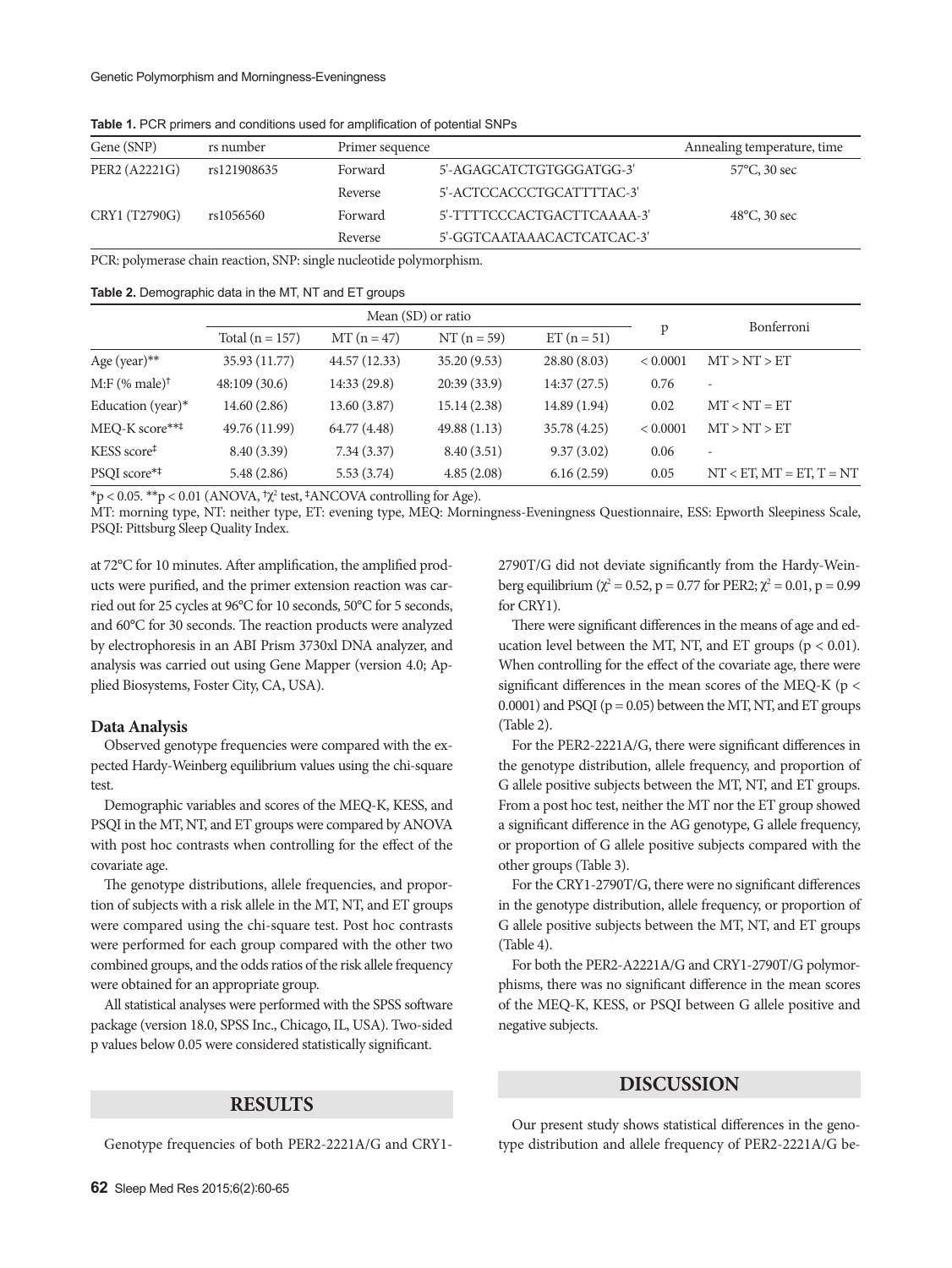**Table 3.** Distribution of PER2-2221A/G in the MT ( $n = 47$ ), NT ( $n = 59$ ) and ET ( $n = 50$ ) groups

|                       | PER2-2221A/G          |         |             |                    |         |                      |             |  |
|-----------------------|-----------------------|---------|-------------|--------------------|---------|----------------------|-------------|--|
|                       | Genotypes, $n$ $(\%)$ |         |             | Allele frequencies |         | G-Allele, $n$ $(\%)$ |             |  |
|                       | AA                    | AG      | GG          | $\boldsymbol{A}$   | G       | G(t)                 | $G(\cdot)$  |  |
| MT                    | 39(83.0)              | 8(17.0) | 0(0.0)      | 0.91               | 0.09    | 8(17.0)              | 39 (83.0)   |  |
| NT                    | 58 (98.3)             | 1(1.7)  | 0(0.0)      | 0.99               | 0.01    | 1(1.7)               | 58 (98.3)   |  |
| ET                    | 42(84.0)              | 8(16.0) | 0(0.0)      | 0.92               | 0.08    | 8(16.0)              | 42(84.0)    |  |
| $p(3 \text{ groups})$ |                       |         | $0.02*$     |                    | $0.02*$ |                      | $0.02*$     |  |
| p(MT vs. ET plus NT)  |                       |         | 0.11        |                    | 0.12    |                      | 0.11        |  |
| p (ET vs. MT plus NT) |                       |         | 0.16        |                    | 0.17    |                      | 0.16        |  |
| p (NT vs. MT plus ET) |                       |         | $< 0.01$ ** |                    | $0.02*$ |                      | $< 0.01$ ** |  |
| Odd ratio             |                       |         |             |                    | 10.52   |                      |             |  |

Odd ratio is represented with the odds of risk allele in MT plus ET compared to NT.

 $*$ p < 0.05,  $*$  $*$ p < 0.01 ( $\chi^2$  test).

MT: morning type, NT: neither type, ET: evening type.

**Table 4.** Distribution of CRY1-2790T/G in the MT ( $n = 46$ ), NT ( $n = 59$ ) and ET ( $n = 51$ ) groups

|                       | CRY1-2790T/G          |          |        |                    |      |                      |            |
|-----------------------|-----------------------|----------|--------|--------------------|------|----------------------|------------|
|                       | Genotypes, $n$ $(\%)$ |          |        | Allele frequencies |      | G-Allele, $n$ $(\%)$ |            |
|                       | <b>TT</b>             | GT       | GG     |                    | G    | $G(+)$               | $G(\cdot)$ |
| MT                    | 30(65.2)              | 14(30.4) | 2(4.3) | 0.80               | 0.20 | 17(34.8)             | 30(65.2)   |
| NT                    | 31(52.5)              | 23(39.0) | 5(8.5) | 0.72               | 0.28 | 28(47.5)             | 31(52.5)   |
| ET                    | 27(52.9)              | 21(41.2) | 3(5.9) | 0.74               | 0.26 | 24(47.1)             | 28(52.9)   |
| $p(3 \text{ groups})$ |                       |          | 0.65   |                    | 0.34 |                      | 0.36       |

χ2 test.

MT: morning type, NT: neither type, ET: evening type.

tween the MT, ET, and NT groups, however, this genetic difference was not found between the MT and ET groups (Table 3). Toh et al.,<sup>10</sup> originally reported that the PER2-2221A/G mutation within the casein kinase 1ε binding region of PER2 could be related to the pathophysiology of FASPS through the shortening of the circadian period.

If ASPS is considered pathologically as extreme morningness,<sup>11,20,21</sup> this SNP may be associated with the MT. Although our results showed that the proportion of G allele (PER2-2221A/ G) positive subjects in the MT group was a little higher than in the ET group [MT with G (+): 23.2%; ET with G (+): 17.9%], there was no statistical difference. Moreover, this result is consistent with a previous study in which it was shown that this mutation in FASPS is not found in the Japanese population.<sup>9</sup>

There have been several studies on the association between PER gene variants and diurnal preference.<sup>6,7,11,14</sup> However, the majority of subsequent recent studies regarding the PER gene could not replicate the original findings. These discrepancies may be responsible for the differences in the study population.11,14 We also investigated the association of the PER2-111C/ G polymorphism with diurnal preference in our study population. For the distribution of PER2-111C/G among the MT, NT, and ET groups, there were not any significant differences in genotypes, allele frequencies, or proportion of G allele positive subjects. This result was consistent with the study of Lee et al., $^{22}$ in 299 Korean college students, where an association of the PER2-3853G/A polymorphism (rs934945) with diurnal preference was seen, however, we have not yet investigated this in our sample.

We cannot yet conclude whether ASPS is merely an extreme of morningness on the continuum of diurnal preference. Previous pedigree studies have well illustrated that ASPS has an autosomal dominant feature with a high penetrance, additionally showing a short period in their endogenous rhythm.<sup>23</sup> The ME preference is not determined only by the endogenous rhythm, differing from circadian rhythm sleep disorders such as ASPS.<sup>24</sup> The ME preference is influenced by various demographic characteristics such as age, gender, living habits, and/or by psychological factors. Carpen et al.,<sup>7</sup> showed that there was no difference in PER1-T2434C polymorphism between the MT and DSPS, while showing its difference between MT and ET. This reflects an existing difference in genetic features between diurnal preference and circadian rhythm sleep disorder. We certainly need to keep in mind that our study population was different from those of previous studies.

When we additionally analyzed diurnal preference and sleep quality according to the presence and absence of the PER2- 2221G allele, no significant association between the PER2-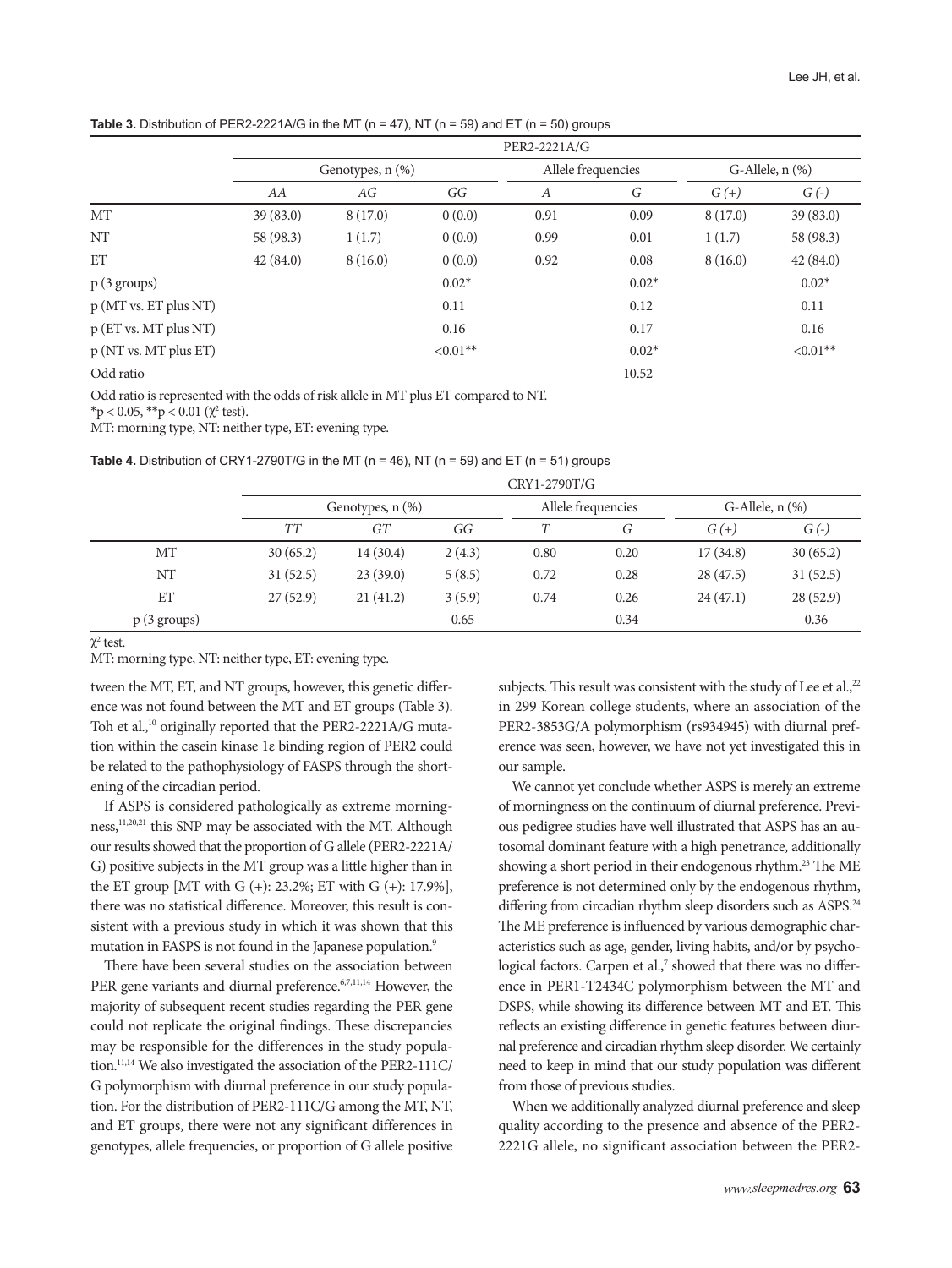2221G allele and diurnal preference was found. However, G allele positive subjects had a tendency towards poor sleep quality  $(p = 0.059)$ , and the PSQI scores of the NT subjects who had an extremely low incidence rate of the G allele were relatively lower (Table 2). Recently, the associations between the polymorphisms of CLOCK and sleep quality were investigated, however, researchers failed to find a significant association.<sup>25</sup> It has been shown that MT subjects had better sleep quality compared with ET subjects,<sup>26</sup> but most studies did not report a difference in sleep quality in comparison with NT subjects. Some studies, including ours, suggest that NT subjects have better sleep quality than MT subjects.<sup>17,27</sup>

Our study shows that the occurrence rate of the PER2-2221A/ G polymorphism in the MT and ET groups was higher than in the NT group. This polymorphism could not separate the MT group from the ET group. It may be difficult to rule out the possibility that the phenotype due to the PER2 polymorphism is related to other circadian genes in our study. Therefore the genetic difference of PER2 in MT or ET subjects compared with NT subjects cannot be explained by our results alone, requiring further investigation.

Recently, the PER2 S662G mutation was reported to be linked to cell cycle progression and tumorigenesis.<sup>28</sup> Another study found that marked 24-hour rest-activity rhythms were associated with a better quality of life, better performance status, better response, and longer survival in patients with metastatic colorectal cancer.<sup>29</sup> Recently, significant and noteworthy associations between several polymorphisms in circadian genes and breast cancer risk were found among nurses who had worked at least three consecutive night shifts.<sup>15</sup>

It was recently suggested that circadian disruption can cause various physical illnesses. Therefore, the genetic difference in CRY1-2790T/G between the MT and ET groups was examined, and no significant difference was found on the basis of the association of the CRY1 polymorphism with cancer risk (Table 4).

Although the SNP examined in our study is located at the 3'-untranslated region, unrelated to the changes in the RNA structure or protein sequence,<sup>7</sup> it has been shown that the function and expression of gene products can be controlled by affecting the stability of the RNA transcript.30-32 Although we did not succeed in illustrating an association between the CRY1 polymorphism and diurnal preference, it was notable that this study was the first to examine this association. It has been reported that the knockout of Cry1 and Cry2 at the animal level led to a short and long period phenotype, respectively.<sup>33,34</sup> However, there have been no human studies on the association of the CRY1 gene with the sleep phase syndrome or ME preference. It has only been reported that the RNA expression of the clock gene was examined for 24 hours in the buccal mucosa and the tissue from a skin biopsy, and the expression of the CRY1 gene showed a circadian pattern in line with those of the PER1 and Bmal1 genes.<sup>35</sup>

There are some limitations of the present study. Firstly, we should have considered the endogenous rhythm in addition to the self-questionnaire when determining the ME types. Therefore, a future study would be required on the association of ME preference with genetic polymorphism, measuring the endogenous rhythm in the subjects with DMT and DET, in order to verify our results.

Secondly, a post hoc power analysis revealed that the statistical power for CRY1-2790T/G obtained in our sample size was approximately 0.21, even though the statistical power for PER2- 2221 A/G was more than 0.99, indicating a sufficient sample size. Accordingly, the limited statistical power imposed by the modest sample size in the present study may have played a role in the non-significance of the statistical comparisons for CRY1- 2790T/G.

In summary, we did not identify the genetic difference of PER 2-2221A/G between the MT and ET groups, although the MT and ET groups showed such a difference from the NT group. We also failed to find the association of the CRY1-2790T/G polymorphism with diurnal preference.

However, our study was the first in an Asian adult population to examine the association of the ME preference with the PER2- 2221A/G and CRY1-2790T/G polymorphisms, which may play key roles in the modulation of circadian rhythm. In the future, the relationship of the PER2-3853G/A polymorphism with diurnal preference needs to be investigated in the Korean adult population.

#### Acknowledgments

The authors thank Dr. Duffy JF (Harvard Medical School), who gave comments on our subject recruitment and statistical analysis. We are grateful to the staff of Chuncheon National Museum of Art for their assistance in the recruitment of our subjects. This study was supported by the Basic Science Research Program through the National Research Foundation of Korea (NRF) funded by the Ministry of Education, Science, and Technology (2010-0003160 to JHL).

#### Conflicts of Interest

The authors have no financial conflicts of interest.

#### **REFERENCES**

- 1. Takahashi JS, Hong HK, Ko CH, McDearmon EL. The genetics of mammalian circadian order and disorder: implications for physiology and disease. *Nat Rev Genet* 2008;9:764-75.
- 2. Morris CJ, Yang JN, Scheer FA. The impact of the circadian timing system on cardiovascular and metabolic function. *Prog Brain Res* 2012;199: 337-58.
- 3. Adan A, Archer SN, Hidalgo MP, Di Milia L, Natale V, Randler C. Circadian typology: a comprehensive review. *Chronobiol Int* 2012;29:1153-75.
- 4. Young MW, Kay SA. Time zones: a comparative genetics of circadian clocks. *Nat Rev Genet* 2001;2:702-15.
- 5. Zhang J, Dong X, Fujimoto Y, Okamura H. Molecular signals of Mammalian circadian clock. *Kobe J Med Sci* 2004;50:101-9.
- 6. Katzenberg D, Young T, Finn L, Lin L, King DP, Takahashi JS, et al. A CLOCK polymorphism associated with human diurnal preference. *Sleep* 1998;21:569-76.
- 7. Carpen JD, von Schantz M, Smits M, Skene DJ, Archer SN. A silent